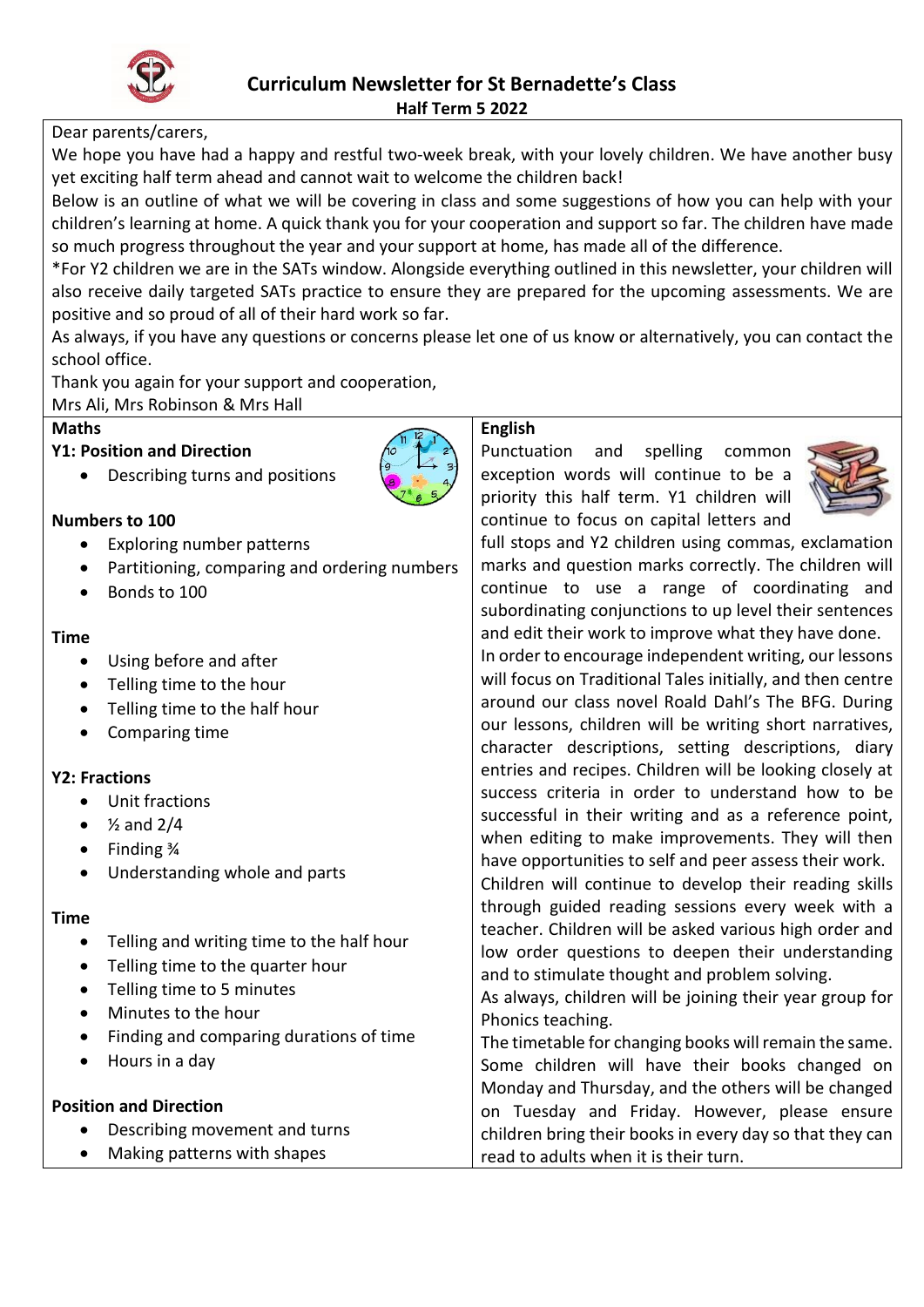| <b>RE</b>                                                     | PE                                                    |
|---------------------------------------------------------------|-------------------------------------------------------|
| Our Year 1 topic for this term is,                            |                                                       |
| "The Resurrection"                                            | PE this half term will occur twice a                  |
| To know that Christians believe                               | week, every Tuesday and                               |
| that Jesus rose from the dead                                 | Wednesday.                                            |
| know that Christians<br>the<br>celebrate<br>Tο.               |                                                       |
| Resurrection of Jesus at Easter                               | The children will be participating in Dance and       |
| To know that the Bible tells stories about Jesus              | Athletics. Please can your children come to school    |
| appearing to his friends                                      | dressed in trainers and their PE kits. Please can you |
| To understand that Jesus' resurrection turns his<br>$\bullet$ | remember to send your child in with a water bottle.   |
| friends' sadness to joy and gives people hope of              |                                                       |
| a new life                                                    | The children will be doing PE led by Mr Gibson. The   |
| Our Year 2 topic for this term is, "Eastertide"               | sessions may be inside our school hall or outside     |
| To know that Christians believe that Jesus rose               | depending on the nature of the lesson and the         |
| from the dead                                                 | weather.                                              |
| To understand that Jesus' resurrection turns his              |                                                       |
| friends' sadness to joy and gives people hope of              |                                                       |
| a new life                                                    |                                                       |
| To know that Jesus ascended to heaven, but                    |                                                       |
| promised the Holy Spirit                                      |                                                       |
| To know that Pentecost was when the Holy                      |                                                       |
| Spirit came                                                   |                                                       |

## **Creative Curriculum- Our topic this half term is Movers and Shakers!**

**History:** The children will be looking at significant people in history and learn about their accomplishments and the impact they have had on the world. The children will be using Dawson's Model to help them decide whether a person is significant and explore questions like 'Are some people more significant than others and why?'. The children will also be looking at timelines to order people according to their date of birth and look at when in history they achieved their accomplishments.

**Geography:** The children will explore maps when researching where in the world, the significant people were born and where they were when they achieved their accomplishments.

**Computing:** The children will be exploring interactive digital maps and Google Earth, research significant people, use Book Creator to create presentations about The BFG and use devices to take photographs during role-play activities linked to RE and Easter stories.

**Art & DT:** In our art lessons children will be exploring Still Life. The children will explore a range or artists and consider colour, composition and subject matter before creating their own piece of art, using a range of tools and materials.

**Music:** The children will be focusing on appraising different pieces of music centred around friendship. They will be singing along with a piece of music and preparing a simple whole class performance using instruments.

**Science:** In our Science lessons this half term the children will be identifying and naming animals as well as sorting them into the five animal groups – fish, amphibians, reptiles, mammals and birds. We will be looking at the features of the animals in each group and comparing the features of different animals.

#### **Homework**

Your children will have a set of common exception words stuck in to their reading journal every week. We will have weekly



spelling tests that will take place every Friday. Please can you practice spelling them with your child at home.

Additional homework will be posted weekly on Google Classroom. This is **optional.** You will find

**To help your child at home, you could:**

 Listen to them reading their school book and other books and write a note in their reading journal.



- Support with their spelling/phonics homework.
- Practice telling the time / make them aware of times of daily routines e.g. time they wake up, go to sleep, eat lunch etc.